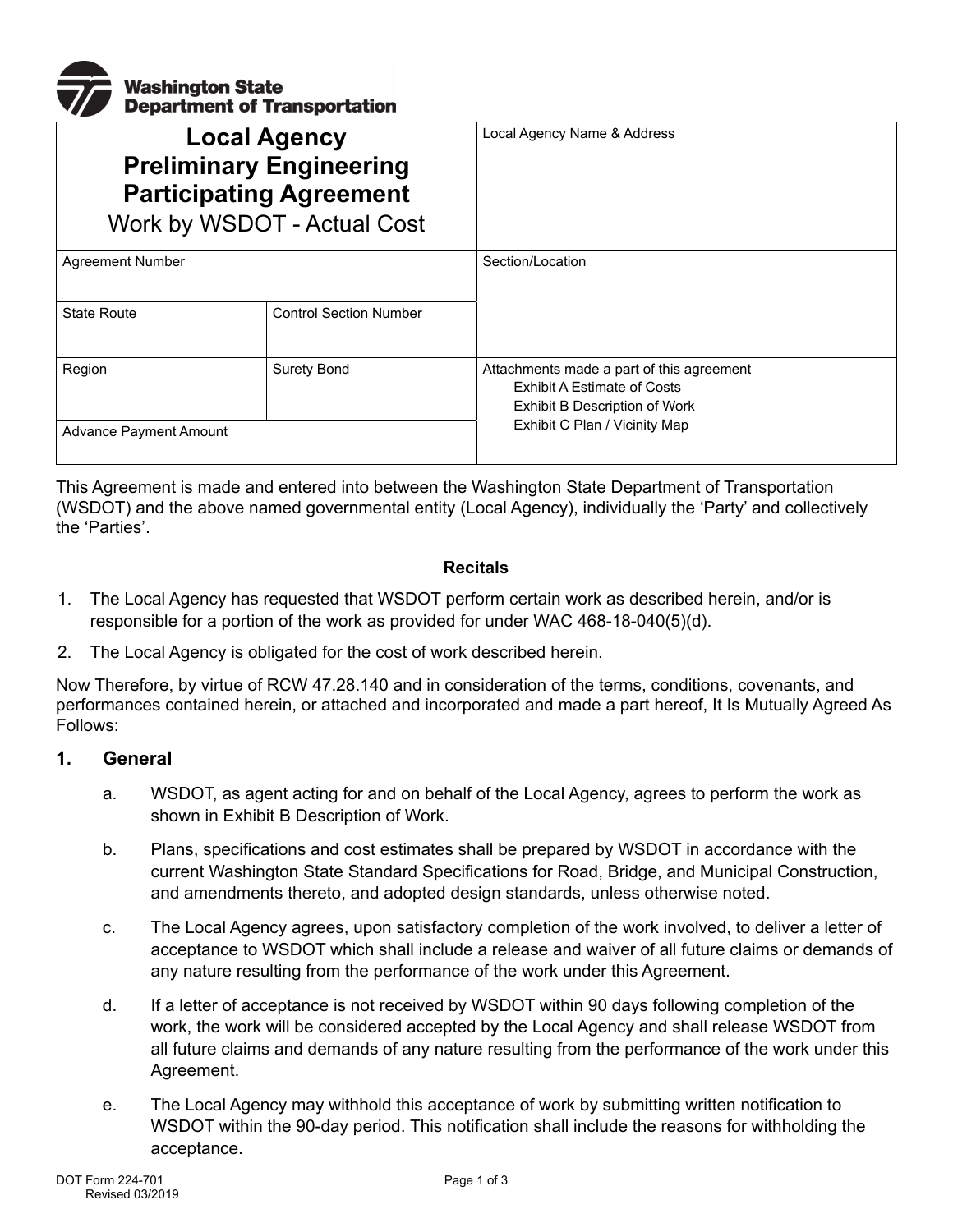# **2. PAYMENT**

- a. The Local Agency, in consideration of the faithful performance of the work to be done by WSDOT, agrees to reimburse WSDOT for the actual direct and related indirect cost of the work as shown in Exhibit A Estimate of Cost.
- b. Partial payments shall be made by the Local Agency, upon request of WSDOT, to cover costs incurred. These payments are not to be more frequent than one (1) per month. It is agreed that any such partial payment will not constitute agreement as to the appropriateness of any item and that, at the time of the final audit, all required adjustments will be made and reflected in a final payment.
- c. The Local Agency agrees to make payment for the work to be done by WSDOT within thirty (30) days from receipt of billing from WSDOT.
- d. The Local Agency agrees that if payment for the work is not made within ninety (90) days after receipt of billing WSDOT may withhold any tax monies which the Local Agency is entitled to receive from the Motor Vehicle Fund until payment for the work is received by WSDOT. If the Local Agency is not entitled to receive Motor Vehicle Funds, a surety bond in the amount shown above written by a surety company authorized to do business in the state of Washington shall be furnished to WSDOT prior to execution by WSDOT of this agreement. The bond shall remain in force until written release by WSDOT.
- e. Payment not made within thirty (30) days after receipt of billings shall be considered "Past Due" and bear interest at the rate of one percent per month or fraction thereof until paid pursuant to RCW 43.17.240.
- f. The Local Agency agrees to pay WSDOT the "Advance Payment Amount" stated above within 20 days after WSDOT submits its first partial payment request to the Local Agency, when applicable.
- g. The advance payment represents approximately fifteen (15) percent of the estimate of cost and covers costs incurred by WSDOT in the initial stages of the project. The advance payment will be carried throughout the life of the project with final adjustment made in the final payment.

## **3. EXTRA WORK**

- a. In the event unforeseen conditions require an increase in the cost of 25 percent or more from that agreed to on Exhibit A, this Agreement will be modified by a supplement Agreement covering said increase.
- b. In the event it is determined that any change from the description of work contained in this Agreement is required, approval must be secured from the Local Agency prior to the beginning of such work. Where the change is substantial, written approval must be secured.
- c. Reimbursement for increased work and/or a substantial change in the description of work shall be limited to costs covered by a written modification, change order or extra work order approved by the Local Agency.

## **4. RIGHT OF ENTRY**

The Local Agency hereby grants and conveys to WSDOT the right of entry upon all land which the Local Agency has interest, within or adjacent to the right of way of the highway, for the purpose of performing the preliminary engineering under this Agreement.

## **5. LEGAL RELATIONS**

No liability shall attach to WSDOT or the Local Agency by reason of entering into this Agreement except as expressly provided herein.